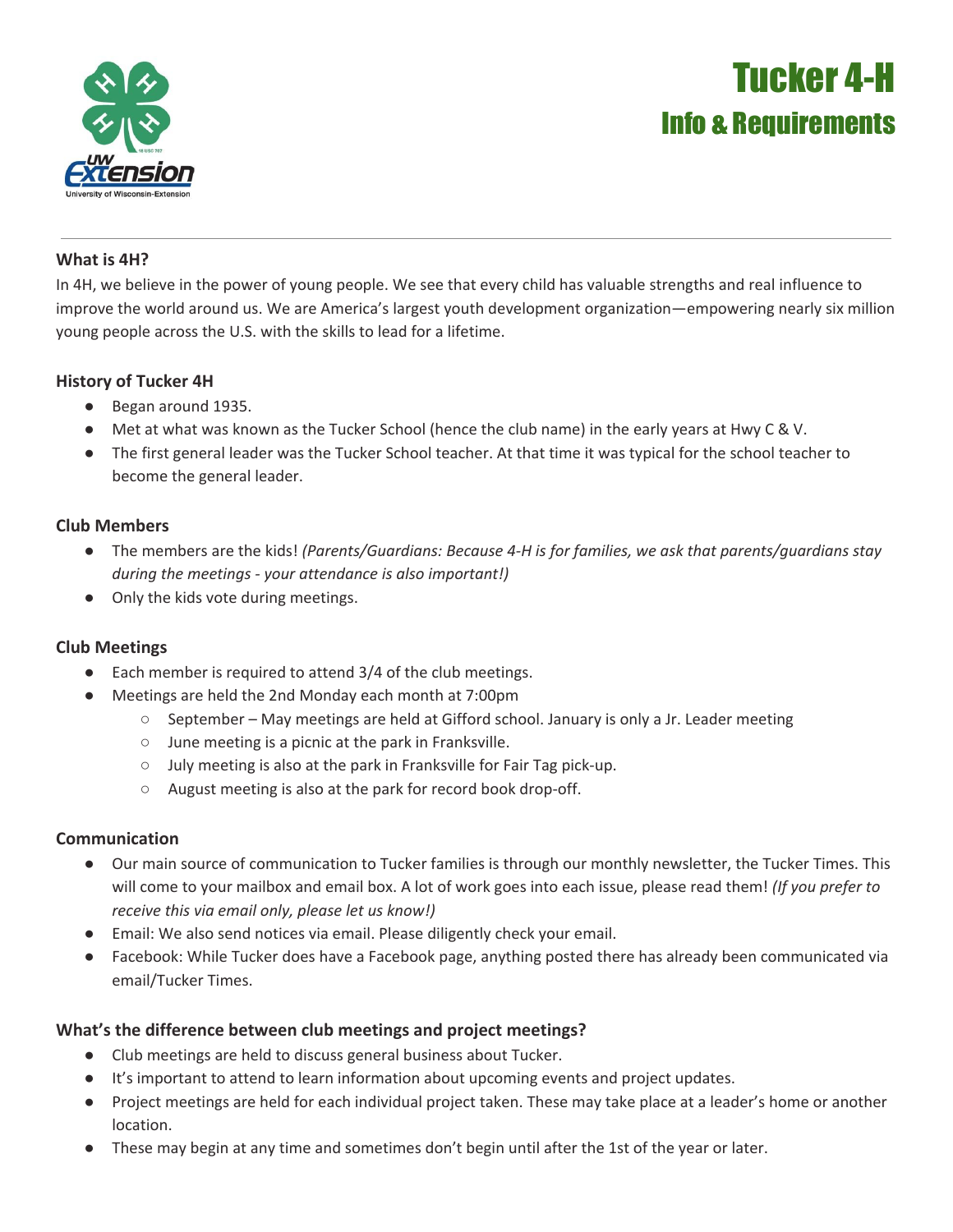## **What is a project?**

- 4-H members participate in projects where they are asked to accomplish a task, i.e., make something, develop a skill, raise and/or train an animal, etc. There are numerous projects available to 4-H members, including; foods, clothing, public speaking, models, aerospace, wood science, livestock, health, gardening, and photography.
- 4-H members begin by exploring their interests. They may select one or more projects. 4-H projects are age-appropriate.

#### **Are there age requirements for projects?**

● Yes. 4-H projects are age-appropriate. Please see handout with projects or ask a General Leader.

#### **How many projects can I take?**

- Under 3rd Grade = Cloverbud
- $\bullet$  3rd grade = up to 2 (two) projects
- After 3rd grade = up to 8 (eight) projects *(this is a Tucker club rule, not a Racine County 4-H rule)*

## **County project/club project**

- Some projects have leaders from our club that will guide.
- Some projects have both club and county meetings.
- Some projects are only county projects.
- *● Please note there may be additional fees with some projects.*

#### **How is 4-H connected to the fair?**

● The Racine County Fair "invites" 4-H to show their projects at the fair. In return, we are expected to do fair building supervision and after fair clean-up. Everyone who shows animals helps set-up, care for animal & clean-up.

## **Do I have to show things at the fair?**

● Yes. If you sign up for a project but do not show at the fair, you will only be able to take the project again the following 4-H year if you show your project at a 4-H meeting.

## **What if I want to show something but I'm not part of that project?**

- You cannot show anything at the fair for a project you have not registered for as a 4-H member.
- However, you may sign-up as "Open Class" to show the project.
- You are more than welcome to sign up for that project the following year!

#### **Requirements for Tucker 4-H**

- Enrollment Fees: \$10 per member, plus \$1 for insurance per child (total \$11).
	- Additional \$1 for Horse Project.
	- Up to \$30 per family
- Buy a minimum of \$30 worth of pancake breakfast tickets per family, which you can use for your family or resell. We encourage you to sell more tickets than the minimum amount.
- Work at the Pancake Breakfast on the last Saturday in September.
- Participate in the Racine County 4-H Fundraiser (Pizza and Flower Basket Sale) through either donation or selling of items).